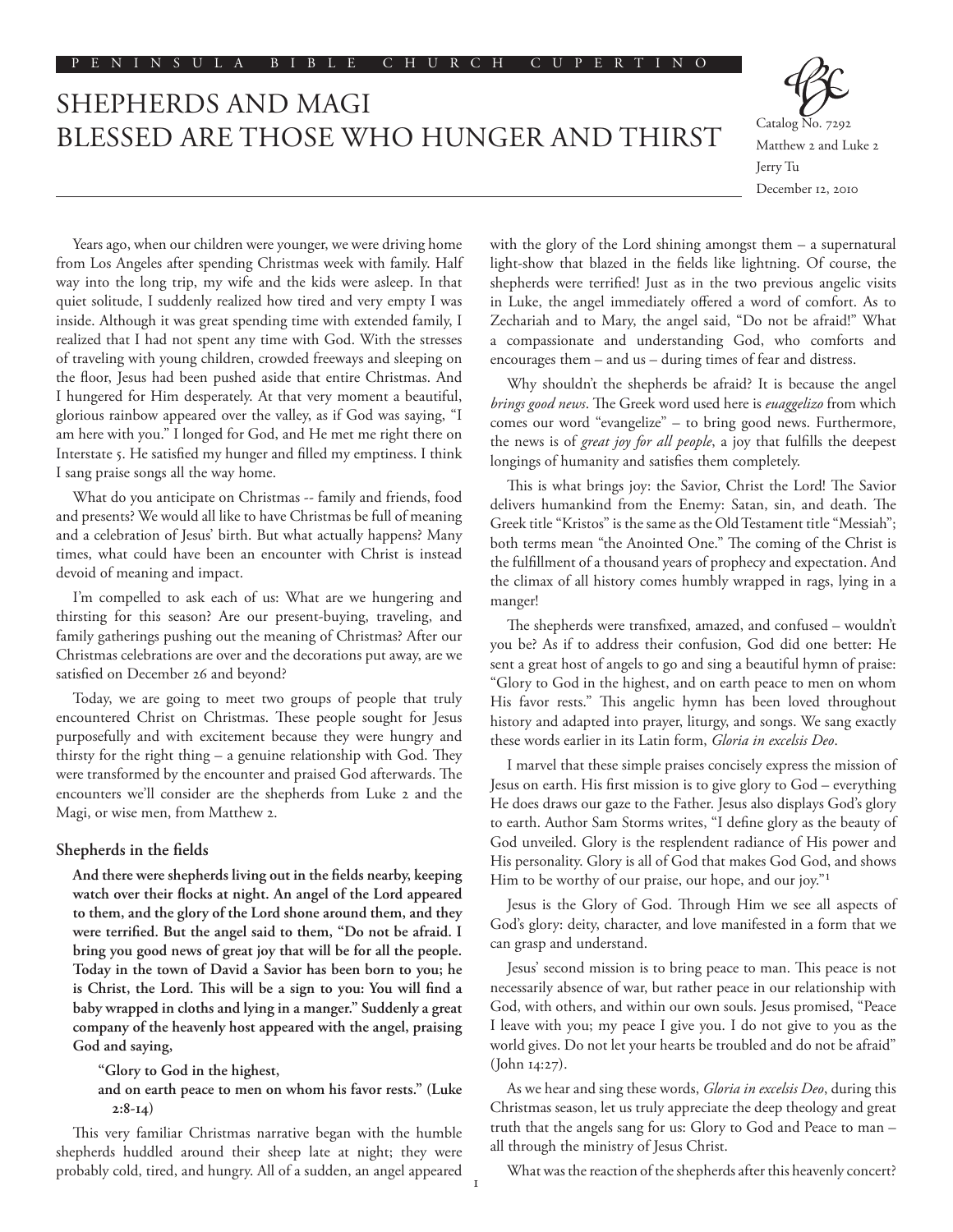**When the angels had left them and gone into heaven, the shepherds said to one another, "Let's go to Bethlehem and see this thing that has happened, which the Lord has told us about." So they hurried off and found Mary and Joseph, and the baby, who was lying in the manger. When they had seen him, they spread the word concerning what had been told them about this child, and all who heard it were amazed at what the shepherds said to them. But Mary treasured up all these things and pondered them in her heart. The shepherds returned, glorifying and praising God for all the things they had heard and seen, which were just as they had been told. (Luke 2:15-20)**

The shepherds encouraged each other, "let's go and witness this great event; let's meet the Christ!" So they "hurried off." The original Greek word for "hurried off" is *speudo*, which means to make haste, to be urgent. Additionally, there is a secondary connotation for this Greek word, and that is to "earnestly desire" or to "want desperately." The motivation behind the shepherd's urgency is an earnest desire and a hunger in their souls to meet Jesus. That is a wonderful hunger to have! We all have an inherent longing in our souls that drives us in our choices and activities. This hunger may be misdirected toward the wrong things, or it may be so deeply hidden that we do not recognize it, but it's there. What we hunger for and what we do about it make all the difference in the world.

So the shepherds encountered Mary, Joseph, and the baby. When they saw Him, their goal was reached, and their hunger was satisfied. And they spread the good news to others – *euaggelizo*. Their enthusiasm and joy were so infectious that all who heard them were amazed. The shepherds returned home glorifying and praising God, having been transformed by their encounter with Jesus. They became outspoken witnesses who overflowed with great joy.

#### **Reflections on the Shepherds**

This transformation is an exhortation to me, because I am by nature reserved and uncomfortable speaking about Jesus in front of people. As a young Christian, I was more "on fire" and eager to share the Gospel with others, but have lost some of that zeal now. I pray that I will be transformed like these shepherds to joyfully proclaim Jesus to all peoples.

My second reflection concerns how precious the shepherds were to God. In that society, shepherds were at the bottom of social ladder. Yet God does not look down upon their despised status in society. In fact, God considered them so precious that He sent hosts of angels to seek them out and fill them with unspeakable joy. In the same way, God seeks out each one of us in order to bring great joy into our lives. Why? Because we too are so precious in His sight that He would go to great lengths to bring the good news to us. Perhaps you may feel unworthy or unlovable like the shepherds, but realize that you are so precious that God would send His own Son to have a relationship with you. Jesus is knocking at the door of your heart right now. Will you open the door and meet with Him?

# **The Magi / Wise Men**

**After Jesus was born in Bethlehem in Judea, during the time of King Herod, Magi from the east came to Jerusalem and asked, "Where is the one who has been born king of the Jews? We saw his star when it rose and have come to worship him." When King Herod heard this he was disturbed, and all Jerusalem with him. When he had called together all the people's chief priests** 

**and teachers of the law, he asked them where the Messiah was to be born. "In Bethlehem in Judea," they replied, "for this is what the prophet has written:**

 **"'But you, Bethlehem, in the land of Judah, are by no means least among the rulers of Judah; for out of you will come a ruler who will shepherd my people Israel.'"**

**Then Herod called the Magi secretly and found out from them the exact time the star had appeared. He sent them to Bethlehem and said, "Go and search carefully for the child. As soon as you find him, report to me, so that I too may go and worship him." (Matthew 2:1-8)**

Magi (Greek = "Magos") is the name given by Babylonians, Medes, and Persians to wise men, astrologers, and teachers. These were probably not kings but rather men of science. The Magi studied nature and the heavens and discerned God's message to them through the rising of a star. God's fingerprints were literally in the heavens for them – and us – to see.

The Magi's inquiries at Jerusalem came to the ears of King Herod. Herod the Great was the political king of the Jews appointed by the Roman Senate. As a non-Jew ruling over the Jews, Herod felt threatened and disturbed by the Magi's statements. The chief priests and the Jewish scholars of the Old Testament revealed the prophecy from Micah 5:2 that the ruler of Israel would come from Bethlehem. Herod directed the Magi there with ulterior motives; he wanted to track down Jesus through the Magi and kill him before Jesus became a threat to himself. What a contrast Herod is to the Magi! The wise men were humble, obedient, and focused on God. Herod was selfcentered, self-serving, and focused on his own political kingdom.

**After they had heard the king, they went on their way, and the star they had seen when it rose went ahead of them until it stopped over the place where the child was. When they saw the star, they were overjoyed. On coming to the house, they saw the child with his mother Mary, and they bowed down and worshiped him. Then they opened their treasures and presented him with gifts of gold, frankincense and myrrh. And having been warned in a dream not to go back to Herod, they returned to their country by another route. (Matthew 2:9-12)**

The Magi continued their journey, following God's sign to where Jesus was. What was their reaction? The text says they were "overjoyed." This single English word does not adequately convey the occasion. The original Greek has four consecutive superlative words that mean joy. The literal words are "overjoyed-exceedinglygreat-joy." The words "great joy" are exactly the words used by the angel to the shepherds. In Greek, this is literally "mega-joy."

The Magi's second reaction was to "bow down" and "worship." Again, these words do not adequately convey the dramatic act of profound reverence. In fact, they literally fell down and prostrated themselves on the floor. It was customary amongst Persians and Babylonians to touch their forehead on the ground with reverence. This is the magnitude of their reverent worship; there was nothing restrained about it at all!

What attitude do we have as we worship God? Nancy Leigh DeMoss defines worship as, "… a believer's response to God's revelation of Himself. It is expressing wonder, awe, and gratitude for the worthiness, the greatness, and the goodness of our Lord."2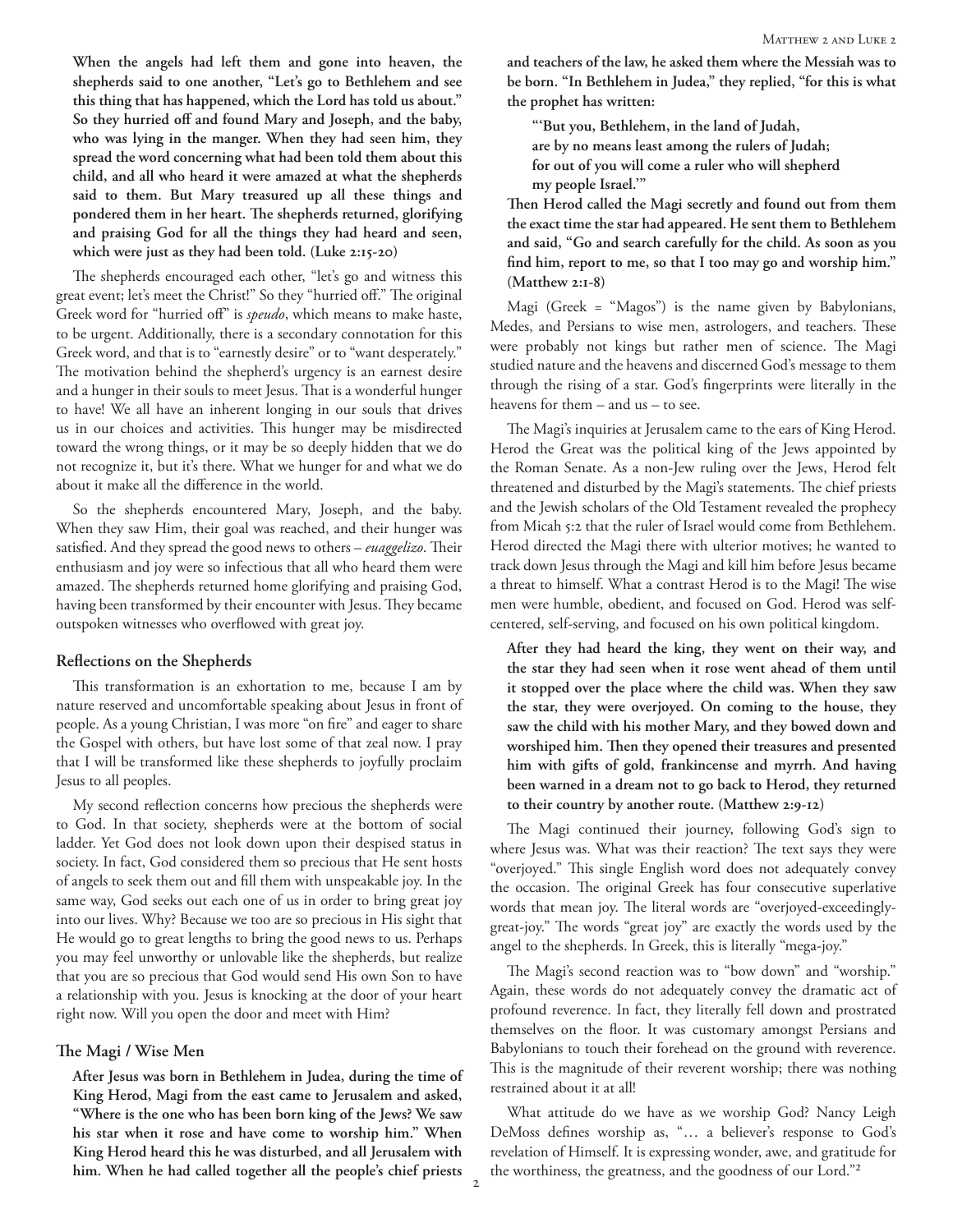Shepherds and Magi: Blessed Are Those Who Hunger and Thirst

Do we have a sense of overwhelming awe and profound adoration to our God as the Magi did? If we truly understand the magnitude and glory of our God, perhaps we would be less complacent and would worship Him with more humility, expression, and wild abandon.

The Magi continued their worship with the presentation of costly gifts fit for a king. There are many theories about the symbolism of the three gifts: emblems of the triune nature of God, symbols of Jesus' kingship, ministry, and death. Some have taken the three gifts and inferred that there were three Magi, and so on. I don't wish to expound on these theories for now. Instead, I will just offer this observation. The Magi's act of costly devotion shows us that we too ought to offer our most valuable possessions to our Lord. This Christmas, as we encounter Christ, let us offer Him our best: our property, our time, our hearts, our all.

So there we have our two stories, our two encounters that first Christmas. I now offer some reflections and encouragements for you to consider.

# **Our Journey**

The two narratives have remarkably similar patterns and structures. The flow of the stories are: receiving good news from God, obtaining direction to find Jesus, a journey of faith, great joy upon the encounter with Christ, and transformed lives.

| <b>Traveler:</b>                     | Shepherds                      | Magi                     |
|--------------------------------------|--------------------------------|--------------------------|
| <b>Receive Good</b><br><b>News</b>   | Angel                          | Star of king             |
| <b>Obtain directions</b><br>to Jesus | Sign of manger                 | Herod's direction        |
| Journey of faith                     | Earnest desire<br>and urgency  | Travel under the<br>star |
| Joy of encounter                     | Mega Joy                       | Exceedingly<br>overjoyed |
| <b>Transformed</b><br>lives          | Spread the Good<br><b>News</b> | Worship                  |

In many ways, the pattern may be the journey of many Christians as well. We first hear the good news through the "angel" of a witnessing friend, or in our own search through Scriptures. We receive directions pointing to Jesus, such as Jesus is "the Way, the Truth, and the Life and no one comes to the Father but through Me" (John 14:6). Often, our path to encounter Jesus involves a journey through difficult times, spiritual wilderness, or even the valley of the shadow of death. As we arrive and meet Jesus, we are filled with inexplicable joy. And our response as followers of Jesus is Worship and Sharing the Gospel.

At which stage of this journey are you today? Realize that following Jesus may require several iterations of this journey. Our journey of faith may go through multiple revelations and wilderness experiences. Our joy of meeting Jesus happens not just once, but every day. And the transformation of our character is a lifelong process. Whatever stage you may be experiencing today, I encourage you to pursue Jesus with renewed passion and urgency.

# **Hunger for Righteousness**

My second reflection concerns the earnest desire – *speudo* – that drives each of our travelers, and drives each one of us. The hunger of the shepherds and Magi was to meet Jesus, to encounter Him, and to have a relationship with Him. They were willing to drop everything and pour their resources and energy into this goal.

What do we long for and pour our resources and energy into? Throughout my life I have hungered for physical possessions to satisfy myself. Ever since I was a kid in elementary school, I've wanted the "ultimate Porsche" – the 1976 first edition 911 Turbo Carrera. Let me tell you, this is the wrong kind of hunger! Getting this kind of physical object offers no lasting satisfaction (and the repair bills are ridiculous). During Christmas, are you hungry for some latest gadget, jewelry, or other material possession? And if you get it as a present, will you be satisfied? PBCC missionaries Tom & Barbara Metzler had the "American dream" here in the Silicon Valley, but they realized that it is more fulfilling to pursue Jesus in their calling as missionaries. So they gave all of that up and have been serving God in Thailand for nearly a decade now.

Do we pour our energy, time and money into our health and body? Of course we do! As a society, we spend billions of dollars on health clubs, equipment, the latest organic food, diets, and medicine to have strength, health, and long life. There is certainly nothing wrong with that, but is that all we look forward to? I once read a sign – ironically outside a health club – that said, "Eat Healthy, Exercise Regularly, Die Anyway!"

Do you desperately desire a relationship, a spouse or children? Do you place all your emotional expectations on a human being? You will come up short, for no human can satisfy these longings. It is a "God-shaped" hole that can only be filled by God Himself. He is the one for whom we can and should hunger. The Psalms are filled with passionate prayers that give words to that hunger and thirst for God. Psalm 42 says, "As the deer pants for streams of water, so my soul pants for you. My soul thirsts for God, the Living God. When can I go and meet with God?" (Ps 42:1). The time to go and meet with the Living God is now! Let's make that our goal and desire this Christmas.

How do we seek and meet Him? Each one of us has a different way or journey. Here are some of the ways that have helped me draw close to Him:

**Pore over the Scriptures**. You can do this on your own or join a Bible Study or small group. I've been studying Isaiah with the Men of Tuesday group. This incredible book is so accurate in the description of the Messiah that it points me directly to Jesus.

**Worship Him.** Worship may come in the form of corporate worship here at church, or singing alone in the car, or an act of service in the neighborhood. Worship is less about the mechanism, and more about the object of adoration. John MacArthur writes, "Worship is our innermost being responding with praise for all that God is, through our attitudes, actions, thoughts, and words, based on the truth of God as He has revealed Himself."3

**Take a step of faith out of your comfort zone to follow Him.** At work last month I was chatting with a new colleague at the water cooler, and I sensed God telling me to share of my faith with him. I obeyed (uncomfortably), and was blessed tremendously by making a new friend in Christ, for my colleague is a believer as well! This strengthened my walk and faith in the Holy Sprit's guidance.